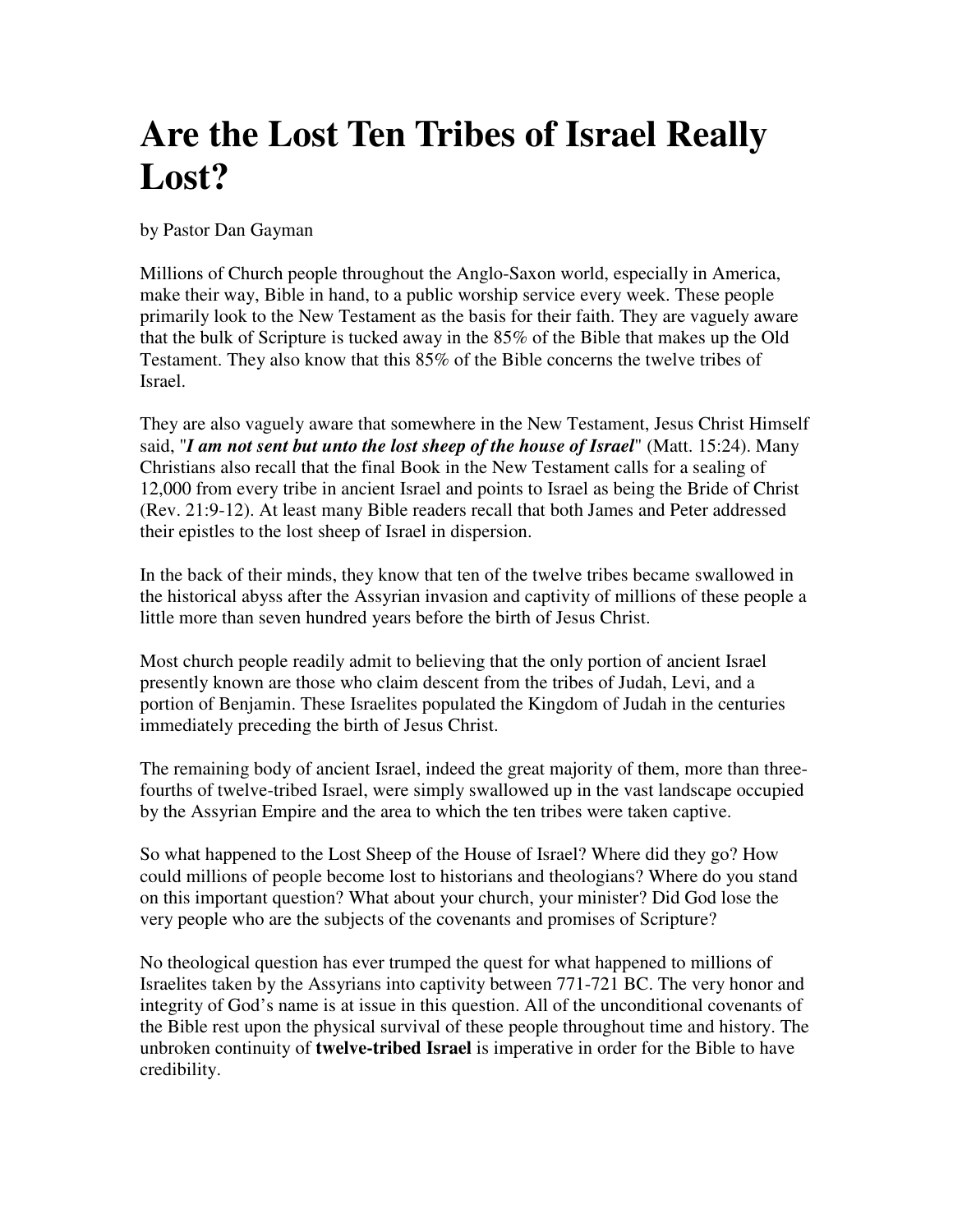What does your minister say regarding this question? Most theologians simply skirt this profound theological question by saying that modern Jews are all that remains of ancient Israel, and the rest became absorbed among the nations of Central Asia in the centuries before Christ. Others just pass off the question as though it were irrelevant. And there are always those who simply say, *what difference does it make?* Finally, many theologians simply say that God replaced the lost tribes of Israel with Gentiles and transferred the covenantal promises given Israel to the Gentiles.

If you were a person of great wealth and importance and were the parents of twelve sons who were the beneficiaries of all your wealth, promises, covenants, and charters, and somehow ten of your twelve sons were seized and transported into a foreign land, do you suppose you would simply forget these sons as though they no longer mattered? And suppose you had written a family history of these twelve sons, carefully detailing all of the parental promises made them in your last will and testament? Suppose you had given each son a patriarchal blessing of wealth, personal fame, and glorious future? And what if these promises were based upon unconditional covenants and sealed in the undying love of a devoted parent? If ten of these twelve sons were suddenly taken from you, would you simply write them off, discard your family history, and adopt other people to take their place?

This is precisely what millions of Christians and the clergy who lead them want us to believe happened to the lost ten tribes of Old Testament fame. They readily acknowledge that the Old Testament corpus is indeed the history of twelve-tribed Israel and their division into two tribes, the Kingdom of Judah and the Kingdom of Israel. They admit that the Old Testament is the family history of Israel and no other people. That the covenants, conditional and unconditional, were made with ancient Israel of the twelve tribes is not disputed. Thousands of evangeical ministers admit that the voluminous promises and covenants of the Old Testament can never be fulfilled with any other people.

What, then, should we do with the lost ten tribes of Israel? Where in the Old Testament did Jehovah say He was going to cancel His divine contract with the twelve tribes of Israel and choose another people to take their place? Did Jehovah abrogate His last will and testament with ancient Israel, forget His unconditional covenants, and choose another people? Did a loving God cast away His people and replace them with Gentiles? Where are the ten lost tribes of Israel? Can anyone read the canon of the Old Testament and believe that God somehow lost the majority of the people He loved so dearly? Could this great and marvelous God suddenly lose the people He had tenderly cared for from the call of Abraham to their multiplication into two sovereign kingdoms in the land given Abraham by unconditional promise? Would you dare open the pages of the New Testament and determine for yourself whether God did indeed lose ten of the twelve tribes of ancient Israel?

If God has not lost His people, we have before us a marvelous truth: the unconditional promises of God in the Abrahamic, Davidic, Levitical, and New Covenant still stand! If God has not lost His people, the voice of the Prophets of God are still waiting fulfillment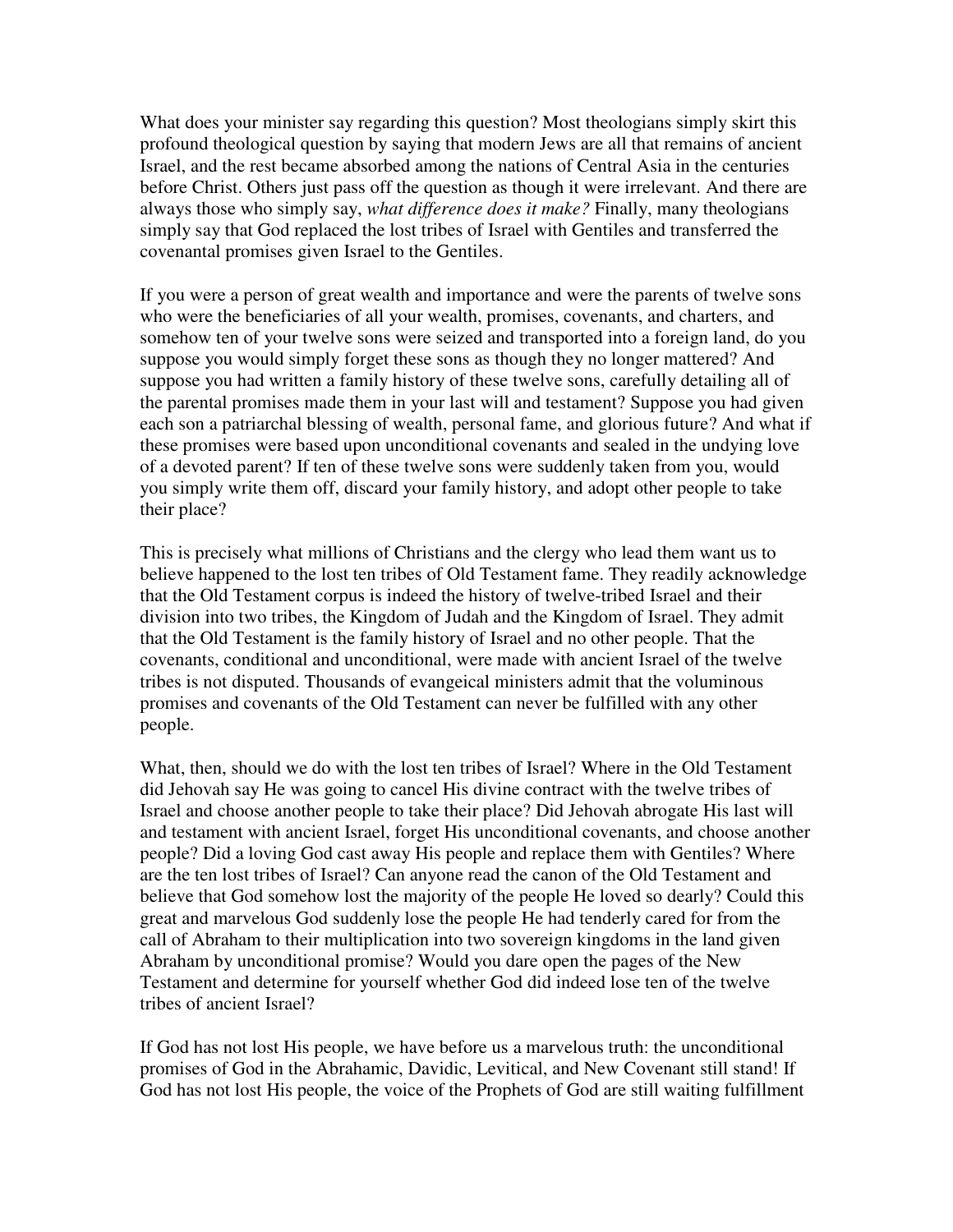for the regathering of the twelve tribes of Israel, their reunification into one Body, and their restoration into the Kingdom in the land of their fathers. If the lost ten tribes are not really lost, Jehovah God has indeed been keeping the unconditional promises made to His people. Do the last will and testament of a sovereign God remain valid if biblical Israel has not been lost from history?

God will not be mocked, nor will His Word return unto Him void (Isa. 55:11). The voice of the Prophets, Isaiah to Malachi, will not be trumped by modern day theologians who have forged a replacement theology for physical Israel and the covenants and promises God made with them. The grand vision of the restored Kingdom of God presented in the Old Testament cannot be transferred to a Gentile Church which modern theology has attempted to forge from the New Testament. Nor has Israel, the people of the Book, been replaced by the Gentiles of the New Testament.

For several centuries, mainstream theologians camped under almost every imaginable denominational label, have attempted to replace the Old Testament corpus of the Bible with a replacement theology. The transfer of God's covenants and promises made with ancient Israel to a multi-racial New Testament Gentile Church is labeled the *Doctrine of Supercessionism*. This doctrine is now firmly rooted in Catholicism, Greek Eastern Orthodoxy, and Protestant churches. For these Christian communicants, the multi-racial, Gentile Church has assumed the full place of ancient Israel, including all the honors, covenants, and promises bequeathed to them by a Holy God.

Evangelical and Pentecostal theologians have opted to forge two separate theologies, operating in tandem and parallel with one another in Scripture. They admit that the unconditional covenants and promises made to physical Israel cannot be denied without completely rejecting Scripture. They continue to leave a place of honor at the biblical table for ancient Israel. They acknowledge that there must be a regathering, reunification, and restoration of physical Israel to the land given by promise to Abraham. This prophetic worldview, complete with a vision of the restored Kingdom of God on earth, continues to occupy a central place in evangelical circles.

At the same time, Evangelicals and Pentecostals honor the multi-racial New Testament Gentile Church theology which they inherited from their Christian ancestors coming out of Catholicism, Greek Orthodoxy, and Protestant backgrounds. While these people are clearly devoted to the concept of a Gentile Church, they also pay homage and fealty to Israel, whom they identify as the Jews. The face of this Jewish body is in Palestine, with remnant bodies of Jews living in scattered places throughout the cities of the world. The Christian church, irrespective of church label, has assumed and taught that modern Jews are representative of biblical Israel. The terms *Jew* and *Israel* are considered synonymous and are used interchangeably by Christian theologians the world over. No attempt is made to clarify the fact that Israel of the Northern Kingdom was *never* called Jews. The fact that *real Jews* can only be descended from one tribe, Judah, is never mentioned. The truth that most Israelites are not and have never been Jews is a foreign thought to most Christians and the clergy who lead them.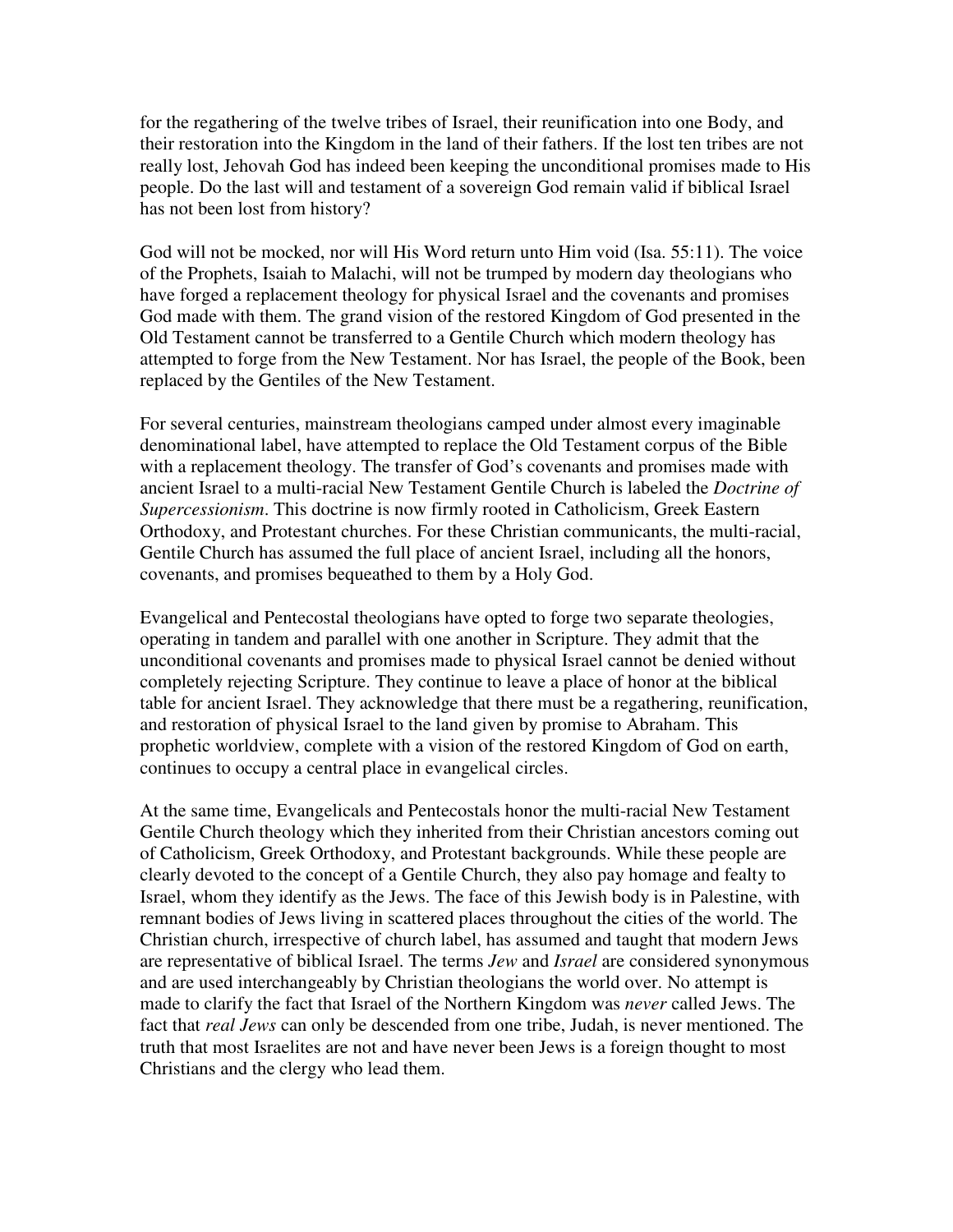The word *Jew* in singular form (*Yee-hoo-dee'*) appears only ten times in all of the Old Testament. Eight of those ten times occur in the Book of Esther, one time in Jeremiah 34:9, and one time in Zechariah 8:23. The word *Jew* first appears in Esther 2:5 about 518 BC. Except for the Book of Esther, the word *Jew* in singular form appears only two times in all the corpus of the Old Testament. In its plural form, *Jew* appears only seventy-three times in the Old Testament, forty-three of which are in Esther.

The first use of *Jew* in its plural form is found in II Kings 16:6 in about 742 BC. The Old Testament is not and never was a book written to the Jews. The name *Israel* appears hundreds of times in the Old Testament. *Israel* is applicable to all twelve tribes, while *Jew* is traced to those descended from the tribe of Judah and to those Israelites who, following the return from the Babylonian Captivity, became known as Jews. The words *Jew* and *Israel* cannot be used interchangeably when reading the Bible and history.

A quick run-through of the New Testament should suffice to demonstrate that God never lost His love or consideration for all twelve tribes of Israel. That modern theologians can simply write off the ten tribes as being lost to God and history is at best irresponsible and at worst reprehensible. Real Jews are descendants of Judah. All Jews are Israelites, but not all Israelites are Jews. Indeed, most Israelites are **not** Jews! The Old Testament is the history of the Israelites along with the tribe of Judah, out of which come all real Jews. The Old Testament is not a Jewish history of the Jewish people.

Most of the people called Jews in contemporary history are not descended from Judah or from any other Israelite tribe. Modern Jews are a people of mixed ancestry, including Khazarian, Turkish, and Mongol blood. They are not now and never have been connected by blood to Abraham, Isaac, Jacob and the twelve tribes descending from them.

Modern Jews readily admit that they are not biblical Israel, as we read: "*Strictly speaking, it is incorrect to call an ancient Israelite a 'Jew' or to call a contemporary Jew an 'Israelite' or a 'Hebrew'*" (*The Jewish Almanac*, Bantam Books, New York, 1980. p.3). The word *Jew* does not even appear in the Old Testament until II Kings 16:6, more than one thousand years after Abraham had lived and died. Arthur Koestler, a well-known Jewish author, traces the origin of a majority of the modern Jews to the ancient kingdom of the Khazars, which extended from the Black Sea to the Caspian, and from the Caucasus to the Volga (*The Thirteenth Tribe*, Random House, New York, 1976).

Modern Jews are not descended from Abraham, Isaac, and Jacob-Israel. Only a small fraction of orthodox Jews, and none of them Ashkenaz/Khazarian, descended from Judah, the great grandson of Abraham. Two thousand years ago, our Lord Jesus Christ clearly divided the pseudo (false) Jews from those real Jews descended from Judah. "*... and I know the blasphemy of them which say they are Jews, and are not, but are the synagogue of Satan*" (Rev. 2:9; 3:9). Real Jews descended from Judah are indeed Israelites! Most modern Jews are not now and never were Israelites.

The lost ten tribes of Israel date from the invasion of the Northern Kingdom of Israel and the captivity of millions of Israelites into the Assyrian empire between 771 and 721 BC.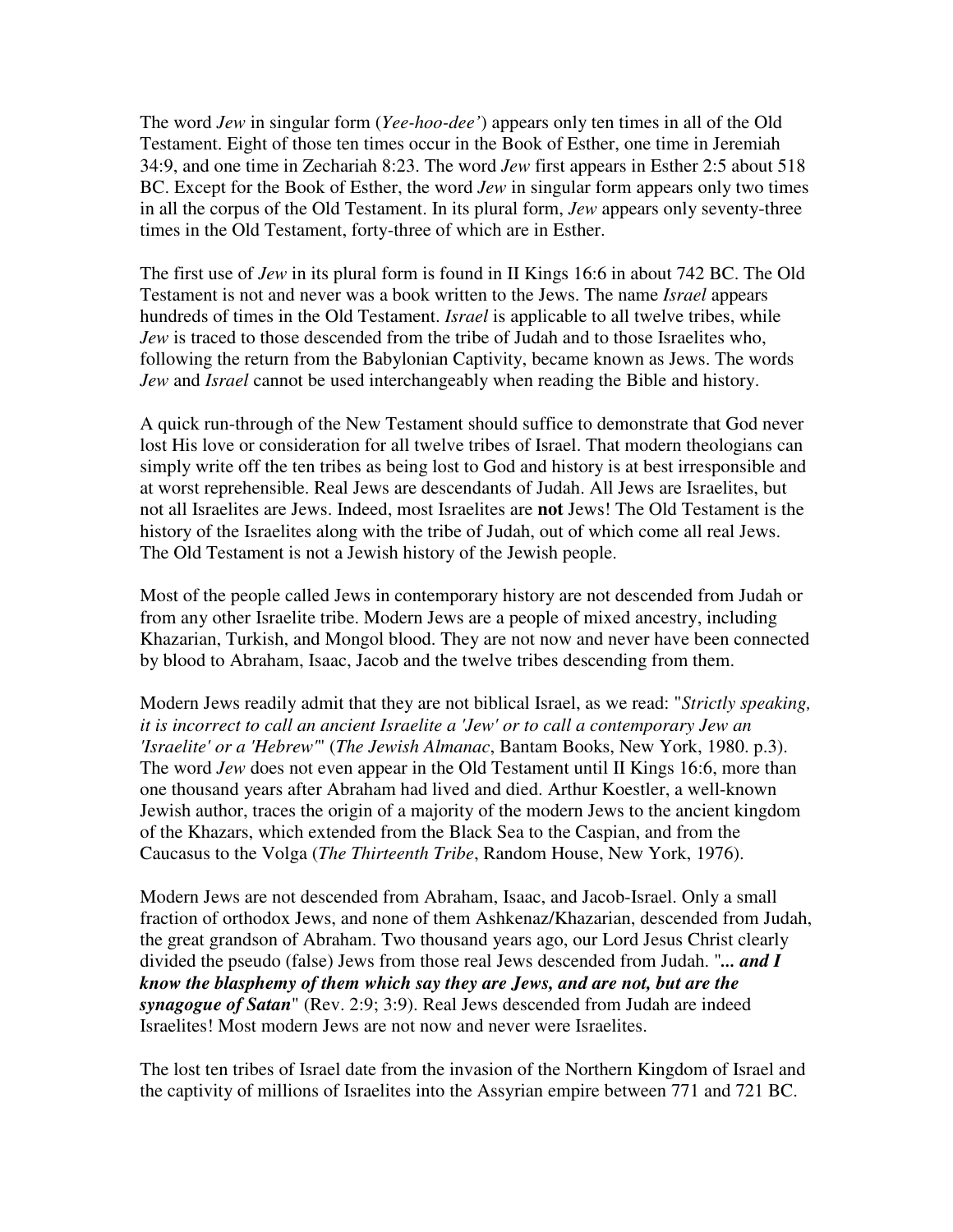Our Lord Jesus Christ, His Apostles, and historians of antiquity did not lose these millions of people. Jesus clearly announced His focus was with the lost sheep of the house of Israel. He instructed His chosen Apostles to avoid others and "*go rather to the lost sheep of the house of Israel*" (Matt. 10:6). Speaking of His own mission, Jesus Christ declared: "*I am not sent but unto the lost sheep of the house of Israel.*" Speaking to Zacchaeus, Jesus Christ also declared: "*This day is salvation come to this house, forsomuch as he also is a son of Abraham. For the Son of man is come to seek and to save that which was lost*" (Luke 19:9-10).

Even the Pharisees, leaders of a primary religious body in Jerusalem in the first century, clearly recognized the existence of the Israelites that were scattered in dispersion. In conversation about Jesus Christ, Caiaphas, being the high priest, "*prophesied that Jesus should die for that nation; And not for that nation only, but that also he should gather together in one the children of God that were scattered abroad*" (John 11:51-52). These lost sheep that were scattered abroad were the same people Jesus Christ referred to when He declared: "*And other sheep I have, which are not of this fold: them also I must bring, and they shall hear my voice; and there shall be one fold, and one shepherd*" (John 10:16).

Close examination of the New Testament quickly establishes that the Lost Sheep of the House of Israel, not only lost in sin but obviously scattered in dispersion, were the primary people whom Jesus Christ came to evangelize. Speaking to some Jews who were obviously pretenders and pseudo, and not descended from Judah, Jesus Christ declared: "*I told you, and ye believed not: the works that I do in my Father's name, they bear witness of me. But ye believe not, because ye are not of my sheep, as I said unto you. My sheep hear my voice, and I know them, and they follow me:*" (John 10:25-27).

These Jews were not His sheep because they did not believe. They did not believe because they were not His sheep. The true sheep of the House of Israel had an ear to hear Jesus Christ, their Shepherd, (John 10:3), and no concern for the voice of a stranger (John 10:5). The Israelites have consistently rejected the many gods and religions of this world in preference for the only true God, Jesus Christ, in whom there is eternal life (John 17:3). Scripture confirms and history attests to the fact that Jesus Christ had not lost the twelve tribes of Israel.

Moreover, the disciples of our Lord Jesus Christ did not lose physical Israel. The record of New Testament Scripture and beyond into the archives of history confirm that the Apostles went to the Israelites in dispersion, some of them traveling into Spain, Gaul, the British Isles, and Scandinavia, while others traversed eastward, seeking the Lost Sheep of the House of Israel across the steppes of Central Asia. William Steuart McBirnie did a marvelous and credible job of tracing the twelve Apostles to Israel in dispersion in his monumental work *The Search For The Twelve Apostles*, Tyndale House Publishers, Wheaton, Illinois, 1973. This book is now in its ninth printing.

The most celebrated Apostle to the Gentiles was St. Paul. Paul traveled to the Israelites of the dispersion, then being called Gentiles. Paul wrote His New Testament epistles to the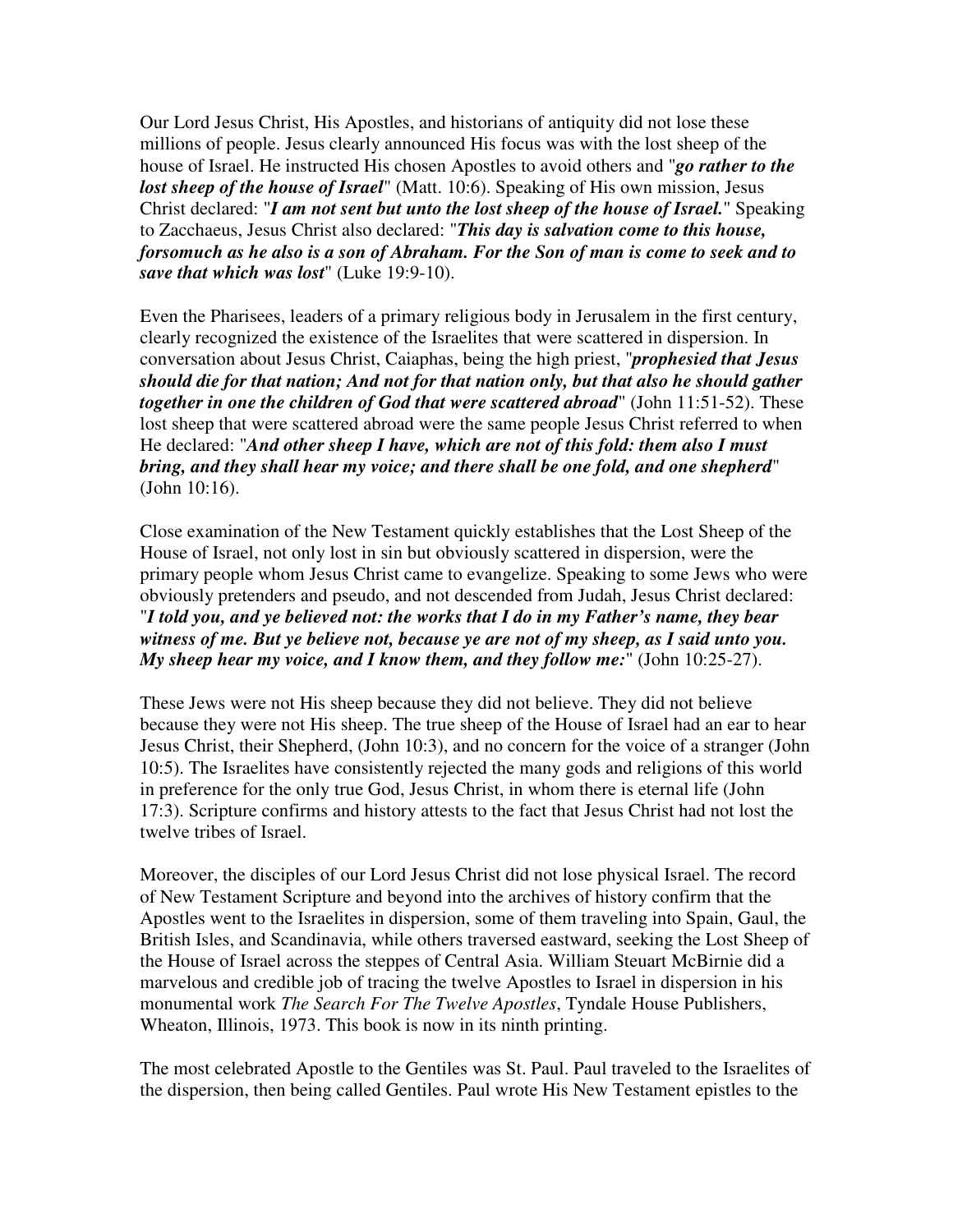Israelites dwelling in Rome, Corinth, Ephesus, Philippi, Colosse, and Thessalonica. These Greek-speaking Gentiles were Israelites of the great dispersion which now populated the vast regions of the Greek speaking world under Roman rule. Standing before King Agrippa making his defense, the battle-scarred Apostle Paul declared, "*And now I stand and am judged for the hope of the promise made of God unto our fathers: Unto which promise our twelve tribes, instantly serving God day and night, hope to come*" (Acts 26:6-7).

The Holy Spirit used St. Paul to write His epistle to the Romans more than twenty-five years after Jesus Christ was resurrected from the dead and ascended into heaven. Placing the spotlight on Israel, the Holy Spirit declares this: "*I say then, Hath God cast away his people? God forbid. For I also am an Israelite, of the seed of Abraham, of the tribe of Benjamin. God hath not cast away his people which he foreknew ...*" (Rom. 11:1-2). The Corinthian Israelites confessed that their ancestors had been in Egypt, had passed through the sea, and were baptized unto Moses (I Cor. 10:1-2). The Gauls who poured into Greece in the third century before the birth of Jesus Christ were Israelites of the great dispersion. Writing to the Israelite congregations in Galatia, Paul declared this: "*And as many as walk according to this rule, peace be on them, and mercy, and upon the Israel of God*" (Galatians 6:16).

The Apostle Peter addressed his first general epistle to the Israelites of the great dispersion: "*Peter, an apostle of Jesus Christ, to the strangers scattered throughout Pontus, Galatia, Cappadocia, Asia, and Bithynia, Elect according to the foreknowledge of God the Father ...*" (I Pet. 1:1-2). James authored one of the first and oldest of the New Testament epistles. He wrote expressly to the twelve tribes of Israel. This epistle confirmed the existence and knowledge of all twelve tribes more than twenty-five years after the resurrection. "*James, a servant of God and of the Lord Jesus Christ, to the twelve tribes which are scattered abroad, greeting*" (James 1:1).

The lost ten tribes of Israel have really never been lost. Lost to modern theologians and historians, yes! But lost to God our Father Who elected Israel to be the people of His praise in the earth? No! Not lost to Jesus Christ, Who came to be their Redeemer. And, surely not lost to the Holy Spirit, Who effectually guided them to the great redemption work of Jesus Christ throughout the centuries.

The lost ten tribes of Israel are alive and well on planet earth today. They constitute the Caucasian population centers of the Anglo-Saxon nations of the earth. Follow the path that biblical Christianity has traversed during the past two thousand years, and you will find the lost sheep of the House of Israel. The lost sheep of the House of Israel have not been lost to the triune God of Scripture. These people have erected cathedrals and places of worship to Jesus Christ throughout Europe, Scandinavia, the British Isles, Canada, America, Australia, New Zealand, South Africa, and elsewhere in the world.

Yes, lost Israel has been found! Check out the Caucasian populations of the nations of the Christian West, and you will find biblical Israel. Most of these people have yet to discover their spiritual and racial identity as the people of the Book, but they will in due